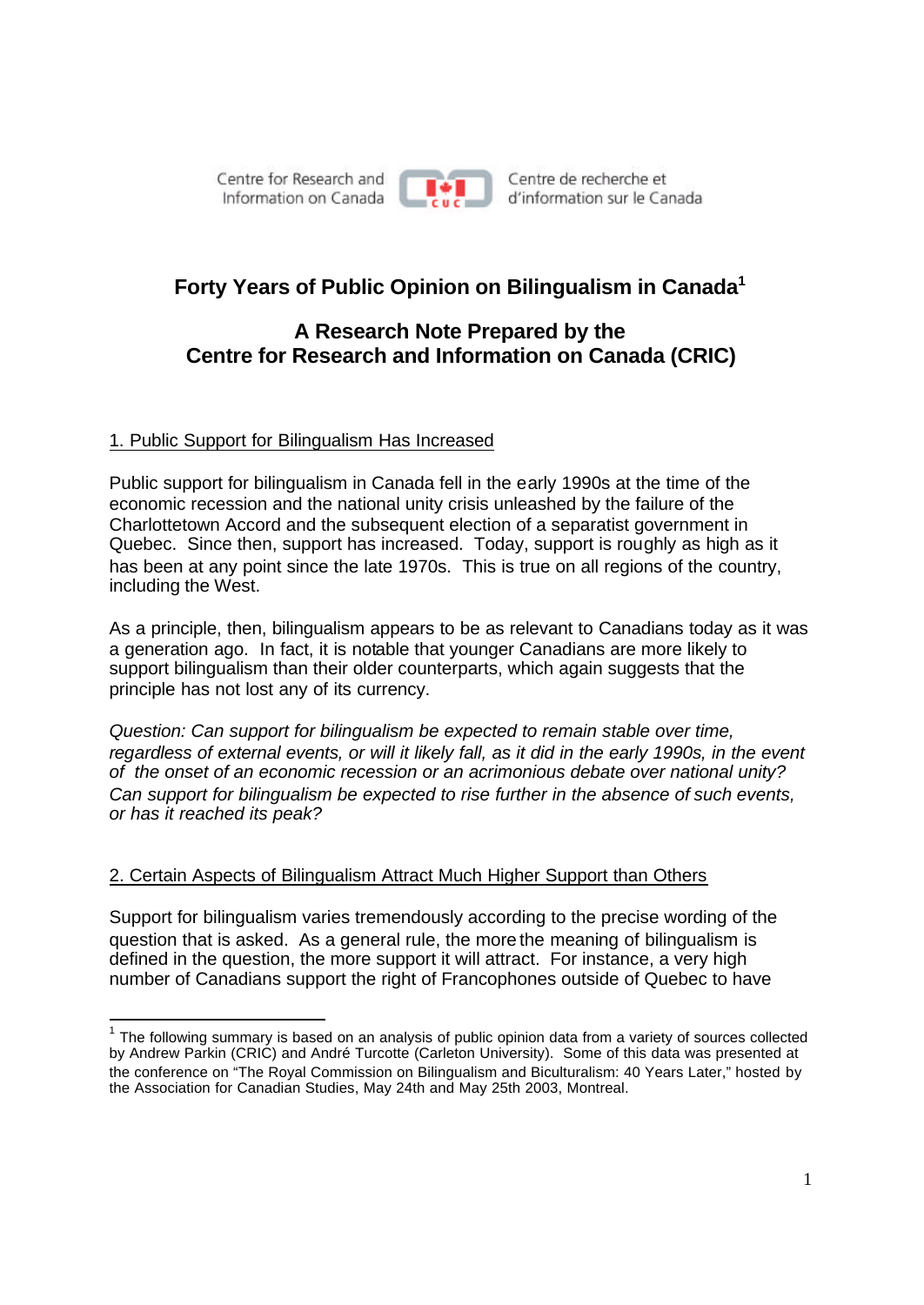their children educated in French, and the right of citizens to receive federal government services in the official language of their choice. More vaguely worded notions, such as the idea of "bilingualism for all of Canada," attract much lower levels of support.

Furthermore, support for the policy of bilingualism is not matched by support for putting more government effort and resources into promoting it. Anglophone Canadians are much more likely to say the government is doing too much to advance bilingualism than to say that it is not doing enough. To say that Canadians support bilingualism is not to say that they think it should be a spending priority.

*Question: To what extent is the public's sense that the government should not prioritize the promotion of bilingualism an impediment to realizing the government's policy objectives in this area?*

### 3. Support for Official Bilingualism is not Matched by Interest in Learning French

Seventy percent of Canadians living outside of Quebec think it is important to preserve English and French as the official languages of Canada, but only 56% think it is important that their children learn to speak French. And in turn, the number of those who say it is important that their children learn French is much higher than the actual rate of bilingualism among young Anglophones. Thus the support for bilingualism as a policy is not being translated into commitment to the practice of bilingualism at the level of individual citizens.

Moreover, there is some evidence that, while support for the policy of official bilingualism remains as high as ever, the importance attached to learning French has fallen over time. (The picture is not clear because identical questions have not been asked consistently over time. This conclusion is based on a comparison of questions asked in the 1960s and similar but not identical questions asked in the 2000s.)

Some argue that the interest in learning French is declining because there is growing interest among Anglophones in speaking a second language other than French. This may be true for some, but there remains a significant minority of Anglophones who do not believe that learning any language other than English is necessary. This is important, for it suggests that the key issue is not whether Anglophones will choose to learn French or another language, but whether they will choose to learn any second language at all.

In this context, it is interesting to note that many Americans, and especially many young Americans, express an interest in learning Spanish. In Canada, 62% of non-Francophones, living outside Quebec, aged 18-34, say it is important for their children to learn French; but the number of non-Hispanics Americans, aged 18-34, who say it is important for their children to learn Spanish is not far behind (55%), and in some regions is much higher (i.e. in the Western states it is 70%). If Canadian Anglophones do not renew their interest in learning a second language, they may to their surprise find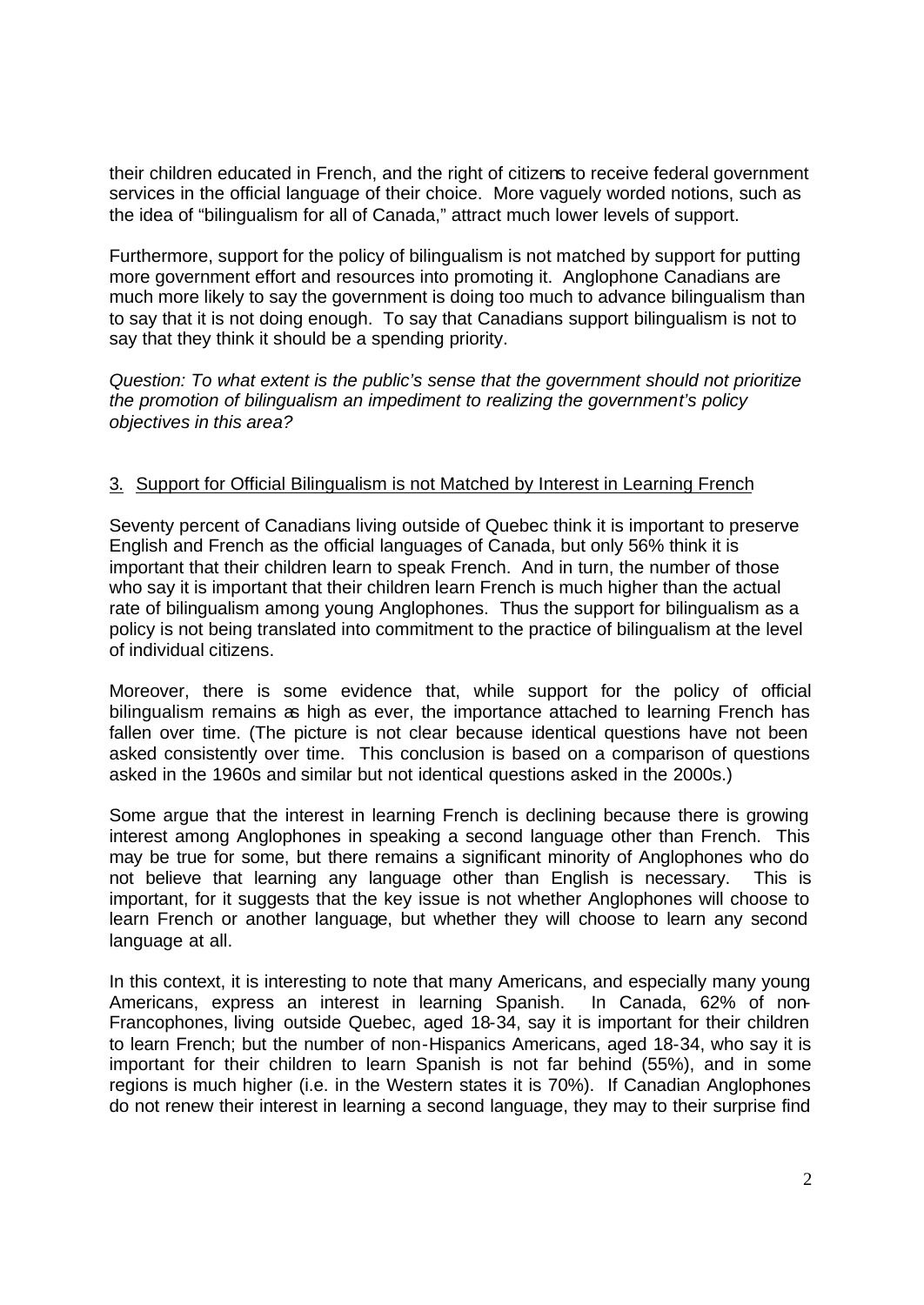themselves at a disadvantage to Americans in terms of language skills and thus ease of movement within the global economy.

*Question: Is interest in learning a second language in fact declining in Canada, and if so, why? What factors are most important in motivating Anglophone Canadians to learn a second language?*

#### 4. Bilingualism, and Language Issues More Generally, Divide the Linguistic **Communities**

Anglophones and Francophones do not see eye to eye on bilingualism or on language issues more generally. For instance, they have opposing views on whether we have gone too far in pushing bilingualism and on whether the French language is threatened in Quebec. Inside Quebec, the two linguistic communities have opposing views on whether Anglophones or Francophones are favoured in the workplace – and views on this question have not changed significantly since the 1970s. This does not negate the fact that Anglophones are generally supportive of bilingualism and have become more supportive over time. However, it does underscore the fact that the politics of bilingualism remain potentially divisive.

It should be emphasized that Allophones are more supportive of bilingualism than Anglophones – for example, they are more likely than Anglophones to say they support the policy of official bilingualism, and to believe that bilingualism is important to Canadian identity. Furthermore, Canadians who support multiculturalism also tend to support bilingualism, indicating that the policies are perceived as being linked rather than in competition with one another.

These findings cast doubt on the assertion that is sometimes advanced that the growing ethnic diversity of the country might lead to declining support for bilingualism over time. Bilingualism is perceived as being an aspect of Canada's commitment to diversity, which is arguably an important reason why it remains important to many Canadians, including immigrants and Allophones.

*Question: Why has the gap between Anglophones and Francophones on language issues not narrowed significantly over the years, despite the changes made in federal and provincial language policies, and the gains made by Francophone communities both inside and outside Quebec?*

#### 5. The Gender Gap

There are important age and gender differences among Anglophones in terms of their support for bilingualism. Young Canadians are more supportive than their older counterparts, and women are more supportive than men.